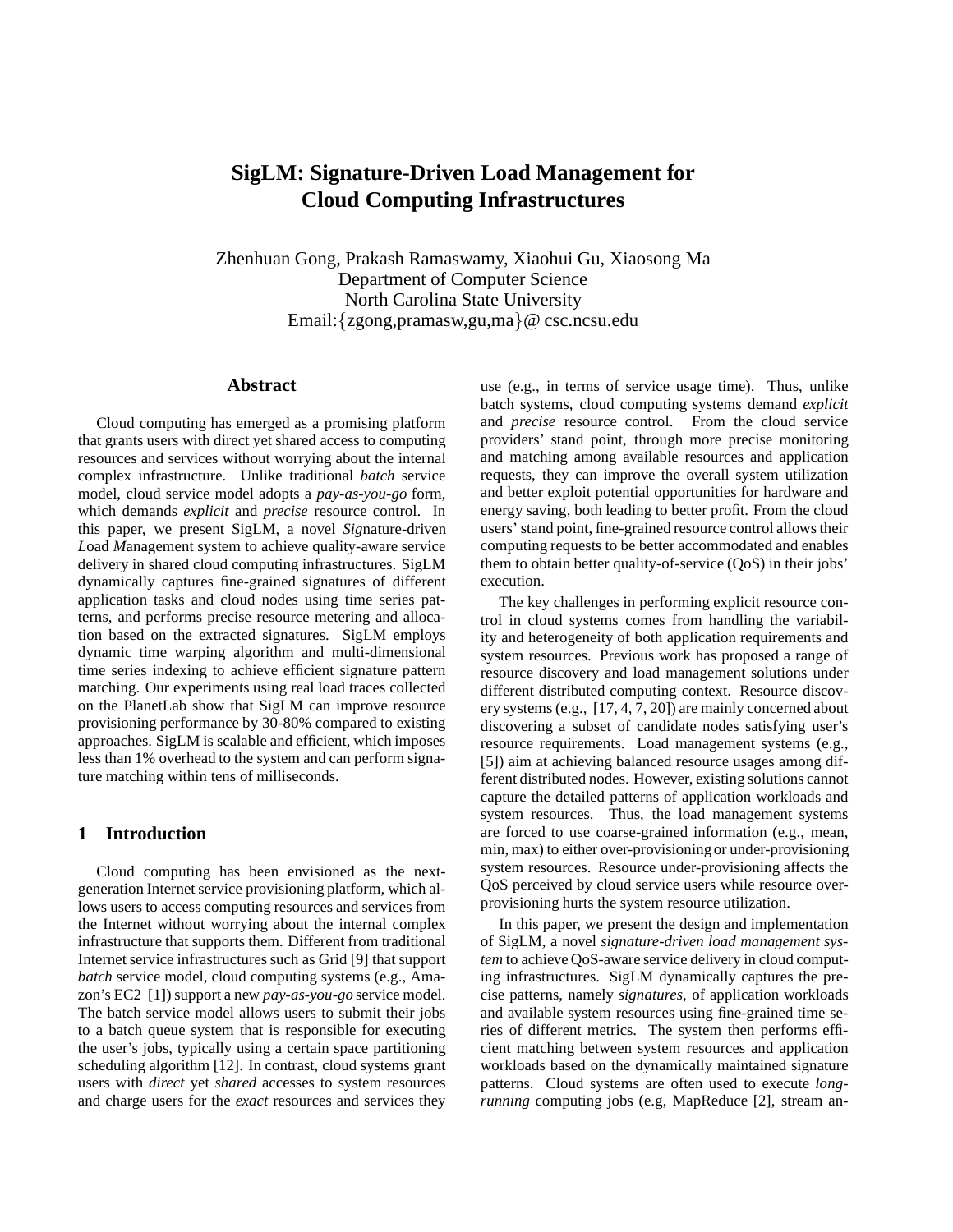alytics [10, 13, 11]), which are amenable for the system to observe workload patterns and perform signature-driven load management. SigLM is fully decentralized, which leverages structured peer-to-peer systems [19, 22, 18] to achieve scalable storage and lookup of signature patterns in large-scale cloud systems. To the best of our knowledge, our work makes the first step in applying time series analysis techniques to dynamic load management in large-scale distributed systems.

We need to address a set of new challenges to achieve efficient and scalable signature-driven load management. First, it is more complicated to perform similarity matching between fine-grained time series pattern than between coarse-grained resource specifications. For example, two similar time series may appear very different if one of them is warped or shifted along the time axis. Second, though time series matching pairs resources with workloads more precisely, it is much more time consuming to process a particular load pattern query in a large-scale cloud computing infrastructure that may include tens of thousands of nodes. Third, the signature matching problem is further complicated by the need of multi-dimensional resource requirement, which calls for multiple pattern searches to satisfy simultaneous resource specifications, e.g., regarding CPU and memory. Hence, we need to support multi-dimensional signature pattern matching, which further complicates the signature-driven load management.

To address the challenge, we first develop robust signature pattern matching scheme using the dynamic time warping (DTW) [15] technique. Our scheme can find good matching between two signature patterns even if one of them is shifted or warped in the time dimension, which is particularly important for matching resource and load patterns in distributed computing environments. To achieve efficient signature pattern matching, we develop multidimensional signature indexing scheme to achieve fast signature matching in large-scale distributed systems and to support multi-attribute resource-load matching. The signature index provides a fast pre-filtering step to eliminate the majority of dissimilar signatures, which allows the system to execute the DTW algorithm only on those potentially matching signatures. Unlike DTW, which has quadratic complexity, the signature index comparison only takes linear time.

We have implemented a prototype of the SigLM system and deployed it on the Planetlab [16]. We conducted extensive experiments using real-world system resources and application workload traces. Our experiments reveal several interesting findings. First, we observe that our signaturebased load management scheme can greatly improve the system resource utilization (i.e., satisfying more requests) than existing coarse-grained information based approaches or statistical resource management approaches. In our experiments, SigLM can improve the system resource utilization by 30% to 80% compared to existing solutions. Given the same set of requests and system resources, SigLM can achieve a much higher resource satisfaction probability and a lower resource violation degree. In addition, the signature indexing scheme can greatly reduce the signature matching time while maintaining the load management efficiency. Our prototype implementation shows that SigLM is feasible for wide-area distributed systems. Using our unoptimized prototype, SigLM can finish signature indexing within several milliseconds and signature matching within tens of milliseconds.

The rest of the paper is organized as follows. Section 2 presents the system model. Section 3 presents the design and algorithms of SigLM system. Section 4 presents the experimental results. Section 5 compares our work with related work. Finally, the paper concludes in Section 6.

#### **2 System Model**

We consider a cloud computing system that has  $N$  nodes  $\{v_1,...v_N\}$  and runs a set of application tasks  $\{t_1,...t_M\}$ . Each node is associated with a set of resource attributes (e.g., available CPU, free memory, disk space) that are denoted by  $R = \{r_1, ..., r_k\}$ . Each attribute  $r_i, 1 \leq i \leq k$ is denoted by a name (e.g., CPU load) and a value (e.g., 10%)<sup>1</sup>. Correspondingly, each application task  $t_i$  running in the cloud system is associated with a set of load attributes (e.g., CPU consumption<sup>2</sup>, memory consumption, and disk requirements) that are denoted by  $L = \{l_1, ..., l_k\}$ . Typically, running an application task needs to satisfy multiple resource metrics such as CPU and memory. Thus, SigLM supports multi-dimensional resource-load matching. We use  $L \prec R$  to denote that a task load L is matched by a node resource  $R$ , which is defined as follows<sup>3</sup>,

$$
L \preceq R \Leftrightarrow l_i \le r_i, 1 \le i \le k \tag{1}
$$

To achieve fine-grained explicit resource control for cloud systems, we need to characterize both resource patterns of cloud nodes and load patterns of application tasks. On each node, we deploy a monitoring daemon that periodically samples the attribute values of the monitored node and all application tasks running on that node. We use a moving window of time series  $Sig_R = \{R_1, ..., R_{|W|}\}\$ to represent the current *signature* of the monitored node, where  $|W|$ denotes the size of the moving window. Similarly, we use a moving window of time series  $Sig_L = \{L_1, ..., L_{|W|}\}\$ to represent the current signature of the monitored application task. We define a *satisfaction probability*  $Pr_s$  between a node resource signature  $Sig_R$  and a task load signature

<sup>&</sup>lt;sup>1</sup>Unless specified otherwise, we use  $r_i$  to represent both name and value of the attribute.

<sup>&</sup>lt;sup>2</sup>To match a task with different nodes, we assume that the CPU consumption value is properly scaled according to the processor speed difference.

<sup>&</sup>lt;sup>3</sup>For simplicity, we assume that for all metrics, larger value means more capacity. We can perform some simple transformation on those metrics that do not follow the assumption.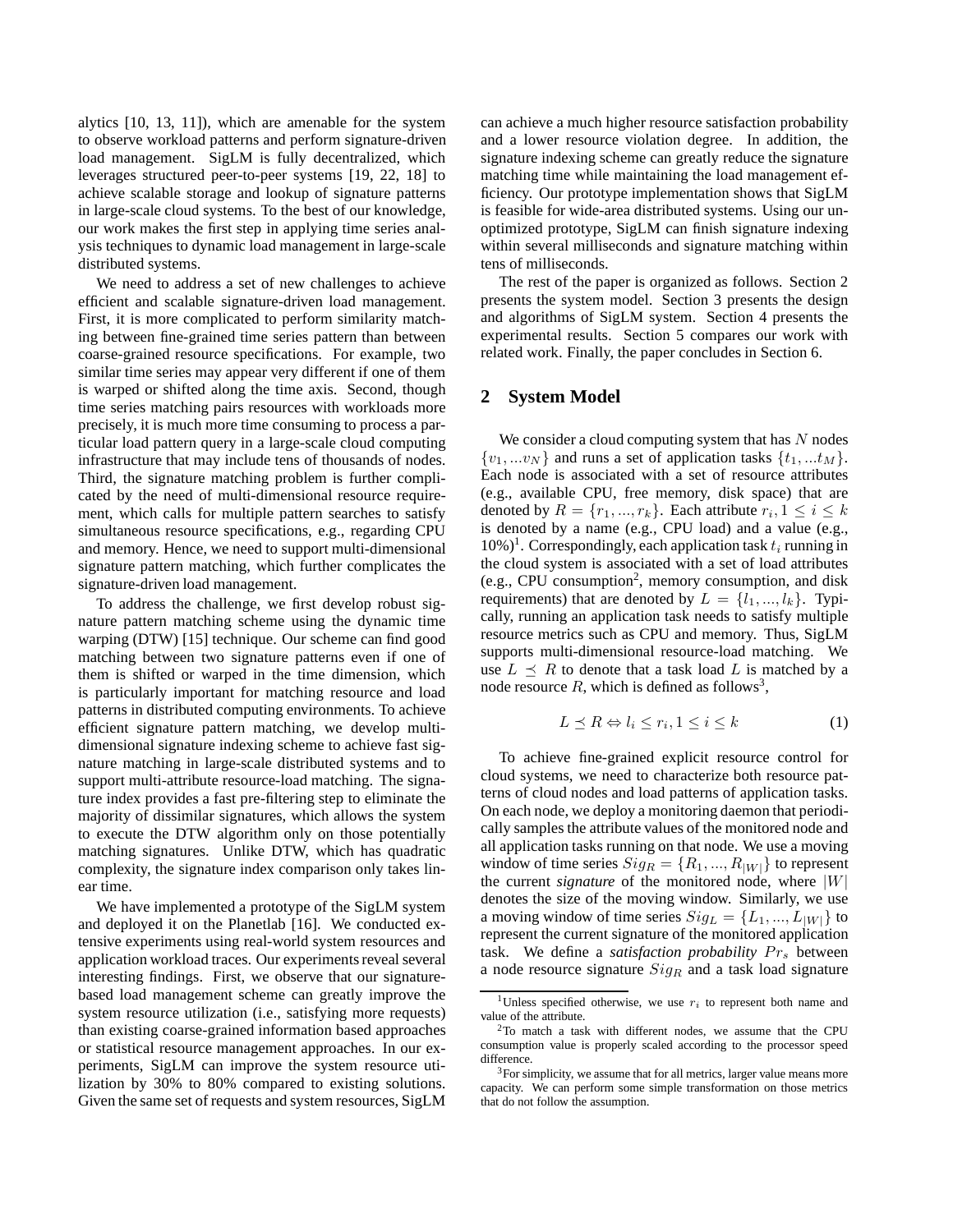

**Figure 1. Matching host/task signatures.**



**Figure 2. Mismatching host/task signatures.**

 $Sig<sub>L</sub>$  as follows,

$$
Pr_s(Sig_R, Sig_L) = \frac{\# \ of \ j, \ L_j \preceq R_j, 1 \leq j \leq |W|}{|W|} \tag{2}
$$

The satisfaction probability can better reflect how well the node resources satisfy the task load requirements than coarse-grained information such as mean or current resource values. To illustrate the idea, we use real-word resource and load traces collected on the Planetlab, shown by Figure 1 and Figure 2. If we only consider the mean value, both nodes are considered to satisfy the load requirement. However, the real situation is that host  $A$  can accommodate the load most of the time while host  $B$  can only satisfy the application resource requirements about 50% of time. By tracking fine-grained resource and load patterns, SigLM can achieve more precise explicit resource control, which is highly desired by the cloud computing infrastructure. For example, given a dynamic application task, we would like to employ a node whose resource patterns match the task load patterns instead of over-allocating resources to meet the task's peak workload requirements. Table 1 summarizes the notations used in this paper.

Compared to traditional coarse-grained load management approach, our signature-driven fine-grained resource control needs to address a set of new challenges: 1) how to identify similar signature patterns without requiring synchronized global clock? 2) how to quickly find matching signature patterns in a large-scale cloud computing infrastructure? and 3) how to support multi-dimensional signature pattern matching? To address the first challenge, we leverage the dynamic time warping (DTW) algorithm to measure the similarity between two time series signature

| notation           | meaning                                    |  |  |
|--------------------|--------------------------------------------|--|--|
| N                  | total number of cloud system nodes         |  |  |
| $v_i$              | cloud system node                          |  |  |
| $t_i$              | application task                           |  |  |
| $r_i$              | the $i'th$ node resource attribute         |  |  |
| $R = [r_1, , r_k]$ | node resource                              |  |  |
| $R_i$              | node resource at $j'th$ moving window slot |  |  |
| $l_i$              | the $i'th$ task load attribute             |  |  |
| $L=[l_1, , l_k]$   | task load                                  |  |  |
| $\mathcal{L}_i$    | task load at $j'th$ moving window slot     |  |  |
|                    | moving window of time series               |  |  |
| $Sig_R$            | node resource signature in time series     |  |  |
| $\overline{Sig_L}$ | task load signature in time series         |  |  |

**Table 1. Notations.**



(a) Two of phase.



(b) The resulting alignment given by DTW.

#### **Figure 3. Signature matching using DTW.**

patterns that may vary in time or speed. Although DTW is shown to be effective to find an optimal match between two given time series, it has high computation complexity. Thus, to address the second challenge, we employ signature indexing scheme to reduce the candidate set of similar signature patterns on which we need to perform DTW. To address the third challenge, we leverage the R-tree data structure to perform multi-dimensional signature indexing for achieving multi-dimensional signature similarity search. Finally, we leverage P2P distributed hash table (DHT) system [19, 22, 18] to achieve scalable storage and lookup of signature patterns in large-scale cloud systems.

# **3 System Design**

In this section, we present the design details of the SigLM system. We first describe our signature similarity matching algorithm to find optimal cloud node for an application task based on their signature patterns. We then present our multi-dimensional signature indexing scheme that allows SigLM to perform multi-attribute resource matching and speedup signature matching process.

# 3.1 Signature Pattern Matching

To achieve precise resource control, SigLM captures the signatures of cloud nodes and application workloads using fine-grained time series patterns. Given the load signature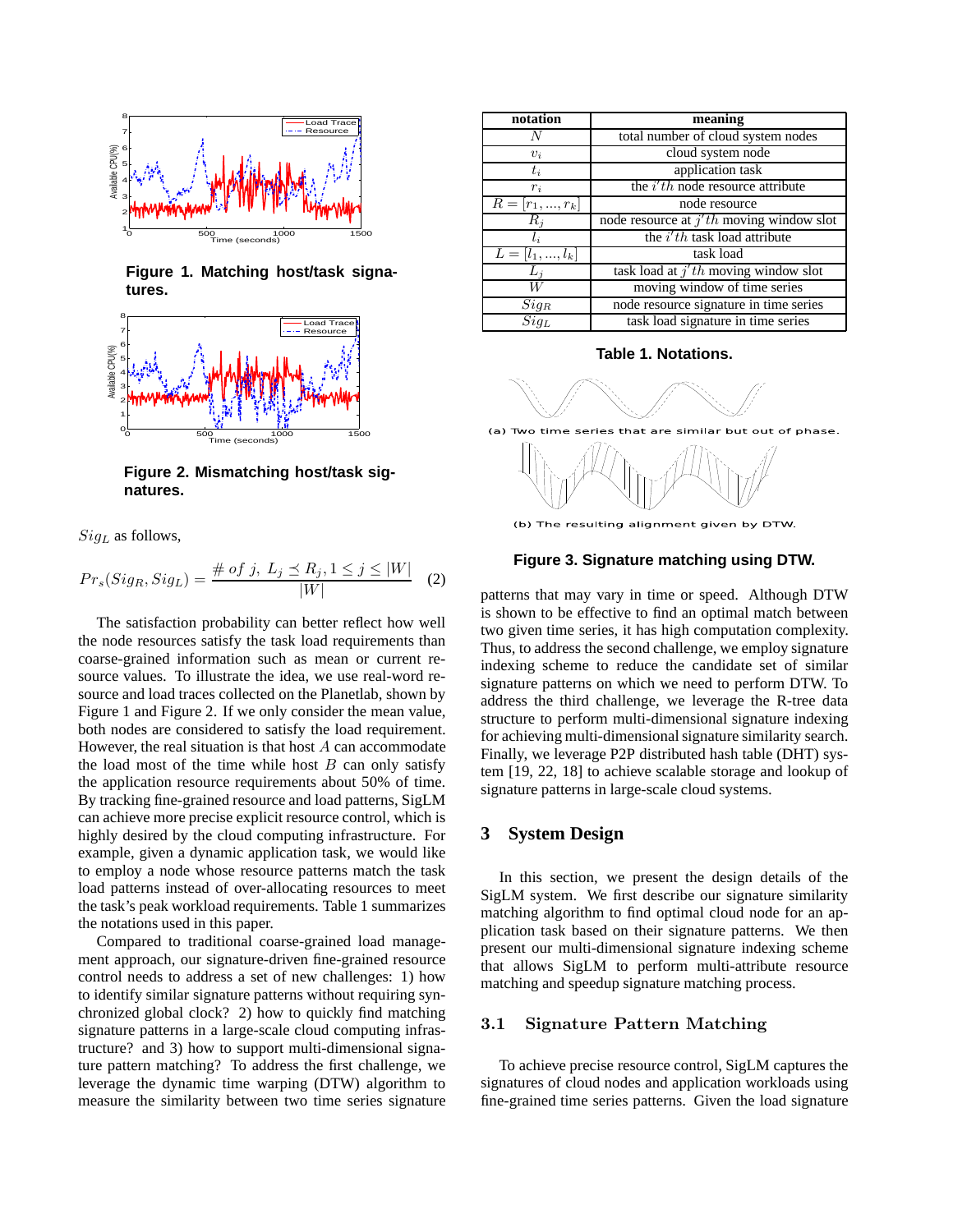of an application task, the system needs to find a cloud node whose resource signature best matches the load signature<sup>4</sup>.

If the signature is represented by coarse-grained information (e.g., mean, min, max), the signature pattern matching can be performed in a straight-forward way. However, if the signature pattern is characterized by time series, the similarity matching becomes much more challenging. To determine the similarity between two time series, we need to define a distance measurement between two time series. A common approach is to use Euclidean distance that is simply the sum of the squared distances from the  $n'th$ point in one time series to the  $n'th$  point in the other. However, one fundamental challenge is that we cannot assume a synchronized global clock in distributed computing environments. For example, if the signature of a node  $v_i$ and the signature of task  $t_i$  are identical, but one is shifted slightly along the time axis, a simple distance measurement may consider them to be very different from each other, illustrated by Figure 3 (a). However,  $v_i$  can in fact be a perfect match for running  $t_i$  since we can align the two time series by starting  $t_i$  at the right phase on  $v_i$ .

Dynamic time warping (DTW) [15] is a well-known technique for finding the optimal alignment between two time series if one time series may be "warped" or shifted along the time dimension, illustrated by Figure 3 (b). DTW has been widely used in speech recognition, robotics, manufacturing, and medicine. To the best of our knowledge, our work makes the first attempt to apply DTW to fine-grained resource control in distributed systems.

To measure the similarity between a resource time series  $Sig_{r_i} = \{r_{i,1}, ..., r_{i,|W|}\}\$  and a load time series  $Sig_{l_i}$  =  $\{l_{i,1},...,l_{i,|W|}\}\$ , we construct a  $|W|$ -by- $|W|$  matrix where the  $(k'th, m'th)$  element of the matrix denotes the distance  $d(r_{i,k}, l_{i,m})$  between the two points  $r_{i,k}$  and  $l_{i,m}$  (e.g.,  $d(r_{i,k}, l_{i,m}) = (r_{i,k} - l_{i,m})^2$ ). A warping path  $\hat{W}P$  is a contiguous set of matrix elements that define a mapping between  $Sig_{r_i}$  and  $Sig_{l_i}$ . The  $q'th$  element of  $WP$  is defined as  $wp_q = (k, m)_q$ . So we have

$$
WP = wp_1, ..., wp_q, ...wp_Q, |W| \le Q < 2|W| - 1 \quad (3)
$$

The warping path has to satisfy a set of constraints including boundary conditions, continuity, and monotonicity [14]. There are exponentially many warping path that can satisfy those constraints. The goal of DTW is to find the warping path that minimizes the warping cost.

$$
DTW(Sig_{r_i}, Sig_{l_i}) = min \sqrt{\sum_{q=1}^{Q} wp_q}
$$
 (4)

We can use dynamic programming to find the minimum cost warping path. More details about the DTW algorithm can be found in [15]. DTW has time and space complexity of



**Figure 4. Signature indexing and pre-filtering.**

 $O(|W|^2)$ , where  $|W|$  is the number of points included in the time series (i.e., the size of the moving window).

#### 3.2 Multi-Atttribute Signature Indexing

Although DTW provides excellent time series similarity matching performance, it can become bottleneck in our system when we need to perform signature matching between a large number of cloud nodes and application tasks. Moreover, DTW has been used so far for one-dimensional time series. However, in practice, load management needs us to match multiple resource metrics at the same time. To address the problem, we leverage multi-dimensional time series indexing [23] to speedup the signature matching process and support multi-attribute signature matching. The basic idea is to employ a fast pre-filtering step to eliminate the majority of dissimilar signatures and execute costly DTW algorithm only on some potentially matching signatures.

We construct the index for a multi-attribute node resource signature  $Sig_R$  as follows, which is illustrated by Figure 4 (a). For clarity, Figure 4 only gives a onedimensional time series example. First, we split the time series into a sequence of segments based on a pre-defined segment length (e.g., 10 measurement points). We then construct a *Minimum Bounding Rectangles* (MBRs) for each segment. We form the MBR by taking the lowest and highest value within the segment as the lower bound and upper bound of the MBR. Note that if the time series is multi-dimensional, the corresponding MBR is also multidimensional. We then store the coordinates of those multidimensional MBRs into a R-tree. R-trees are tree data structures that are similar to B-trees, but are used for indexing multi-dimensional information.

**Index-based Signature Pre-Filtering.** Given a load signature SigL, we first construct a *Minimum Bounding Envelop* (MBE) around  $Sig<sub>L</sub>$  given a pre-defined range of possible matching, illustrated by Figure 4 (b). Suppose we set the matching range as 2%. We then scale-up the time series by 2% to get the upper-bound of the MBE and then scale-down the time series by 2% to get the lower-bound of the MBE. We then split the MBE into a sequence of segments and construct a set of MBRs for all segments. In this case, the MBR is formed by taking the lowest and

<sup>&</sup>lt;sup>4</sup>In this paper, we use the best-fit load matching policy to explain our algorithm. Our approach can be readily applied to other load matching policy.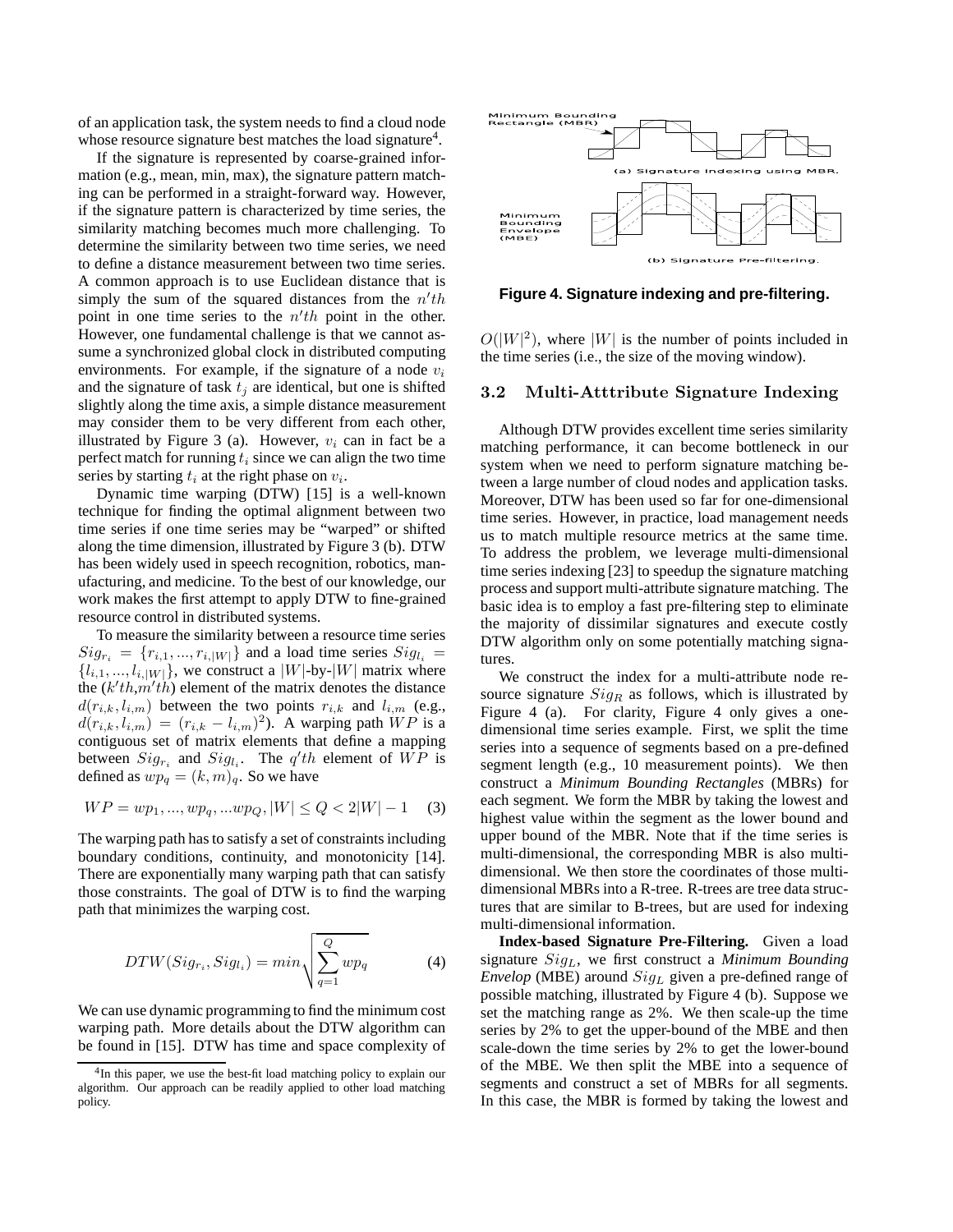highest value in the MBE as the lower bound and upper bound of the MBR, respectively. We then perform prefiltering by calculating the MBR intersections with those node resource signature MBRs stored in the R-trees. We say that an MBR of the load signature  $Sig_{l_i}$  can be matched by an MBR of the resource signature  $Sig_{r_i}$  if the lowerbound of the load MBR is lower than the upper-bound of the resource MBR. We define a *pre-filtering qualifying function* that a resource signature  $Sig_{r_i}$  is considered as *qualified* if the MBR matching is larger than a certain threshold (e.g., 80% MBRs of the resource signature matches the MBRs of the load signature).

For *multi-attribute load matching*, we can define qualifying functions for different resource attributes (e.g., CPU, memory, disk) separately. We say that a multi-dimensional resource signature  $Sig_R$  is qualified for a multi-dimensional load signature if the qualifying functions for all dimensions return positive results. Only on those qualified resource signatures, we execute the DTW algorithm to find the best signature match. Note that MBR-based pre-filtering algorithm is much faster than DTW, which has linear time and space complexity of  $O(|W|)$ .

### 3.3 Dynamic Load Management

SigLM provides dynamic runtime load management for executing long-running data-intensive computing jobs in cloud systems. To achieve runtime load management, each cloud node needs to periodically update its multi-attribute resource signatures. SigLM performs dynamic matching between currently running tasks and existing cloud nodes based on the maintained load and resource signatures. For each newly arrived task, the system first instantiates the task on some lightly loaded node to collect the task's load signature. Figure 5 shows the pseudo-code of the major algorithm steps in the SigLM system.

To accommodate large-scale cloud systems, we leverage P2P distributed hash table (DHT) system [19, 22, 18] to achieve scalable storage and lookup of cloud node resource signatures. Each node maintains several sliding windows of recent measurements for a set of resource metrics as its resource signature  $Sig_R$ . The node then constructs the multi-dimensional indexing for  $Sig_R$  (i.e., R-Tree) using the algorithm described in the previous section. The node periodically pushes its resource signature and its index into the DHT system.

When the system needs to assign a newly arrived task or migrate an existing task, the system generates a load matching request by pushing the task load signature into the DHT system. Upon receiving the matching request for a load signature  $Sig<sub>L</sub>$ , each DHT node performs prefiltering by comparing the index of  $Sig<sub>L</sub>$  with the indexes of node resource signatures stored locally using the algorithm described in the previous section. Each DHT node then sends those matching cloud node resource signatures that pass the pre-fitlering qualifying function back to the Input:

- $V = \{v_1, ..., v_n\}$ : nodes in the cloud system
- $t_i$ : a task that needs to be placed in the cloud system
- W: signature sliding window
- $f_i$ : pre-filtering qualifying function for resource type  $r_i \in R$
- DHT: P2P signature lookup system

#### UpdateResourceSignature $(V, |W|, \text{DHT})$

- 1. **for** every signature window  $|W|$  **do**
- 2. **for** each node  $v_i$  in  $V$  **do**
- 3. **for** each resource attribute  $r_k$  in R **do**
- 4. Construct the resource signature  $Sig_{r_k}$ <br>5. Construct the index MBRs for  $Sig_{r_k}$
- 5. Construct the index MBRs for  $Sig_{r_k}$ <br>6. Insert the MBRs into R-trees
- Insert the MBRs into R-trees
- 7. Push  $Sig_{r_k}$  and its index into DHT

 $\text{MatchTaskSignature}(t_i, V, \text{DHT})$ 

- 1. Construct the MBRs for the load signature  $Sig_L$  of  $t_i$
- 2. Send load matching request to DHT nodes
- 3. **for** each DHT node **do**
- 4. **for** each cloud node resource signature  $Sig_R$  **do**<br>4. **flag** = TRUE:
- $flag = TRUE;$
- 5. **for** each resource type  $Sig_{r_i}$  **do**
- 6. flag = flag  $\wedge f_i(Sig_{l_i}, Sig_{r_i})$  /\* MBR matching\*/ 7. if (flag  $==$  TRUE)
	-
- 8. insert the cloud node signature into a DTW list
- 9. return the DTW list to the initiating node for  $t_i$ <br>4. merge DTW lists received from all DHT nodes
- 4. merge DTW lists received from all DHT nodes
- 7. **for** every node resource in the DTW List **do**
- 8. Invoke DTW algorithm to get a matching score  $\alpha$
- 9. Sort the DTW List based on  $\alpha$
- 10. **for** every node  $v_j$  in the sorted DTW list **do**
- 11. Invoke admission control func. between  $t_i$  and  $v_j$ <br>12. **if** admission control func. returns **TRUE**
- 12. **if** admission control func. returns **TRUE**
- 13. Allocate  $t_i$  to  $v_j$
- 14. Break

#### **Figure 5. SigLM load management algorithms.**

cloud node initiating the load matching request. The cloud node aggregates the lists of qualified candidate cloud nodes received from different DHT nodes, and then invokes the DTW algorithm to calculate matching scores between the task load and all qualified nodes. The system then picks the cloud node that has the highest matching score and passes the admission control function to host the task.

### **4 Experimental Evaluation**

We have implemented the SigLM system and conducted both extensive trace-driven experiments and prototype evaluation on the PlanetLab [16]. In this section, we first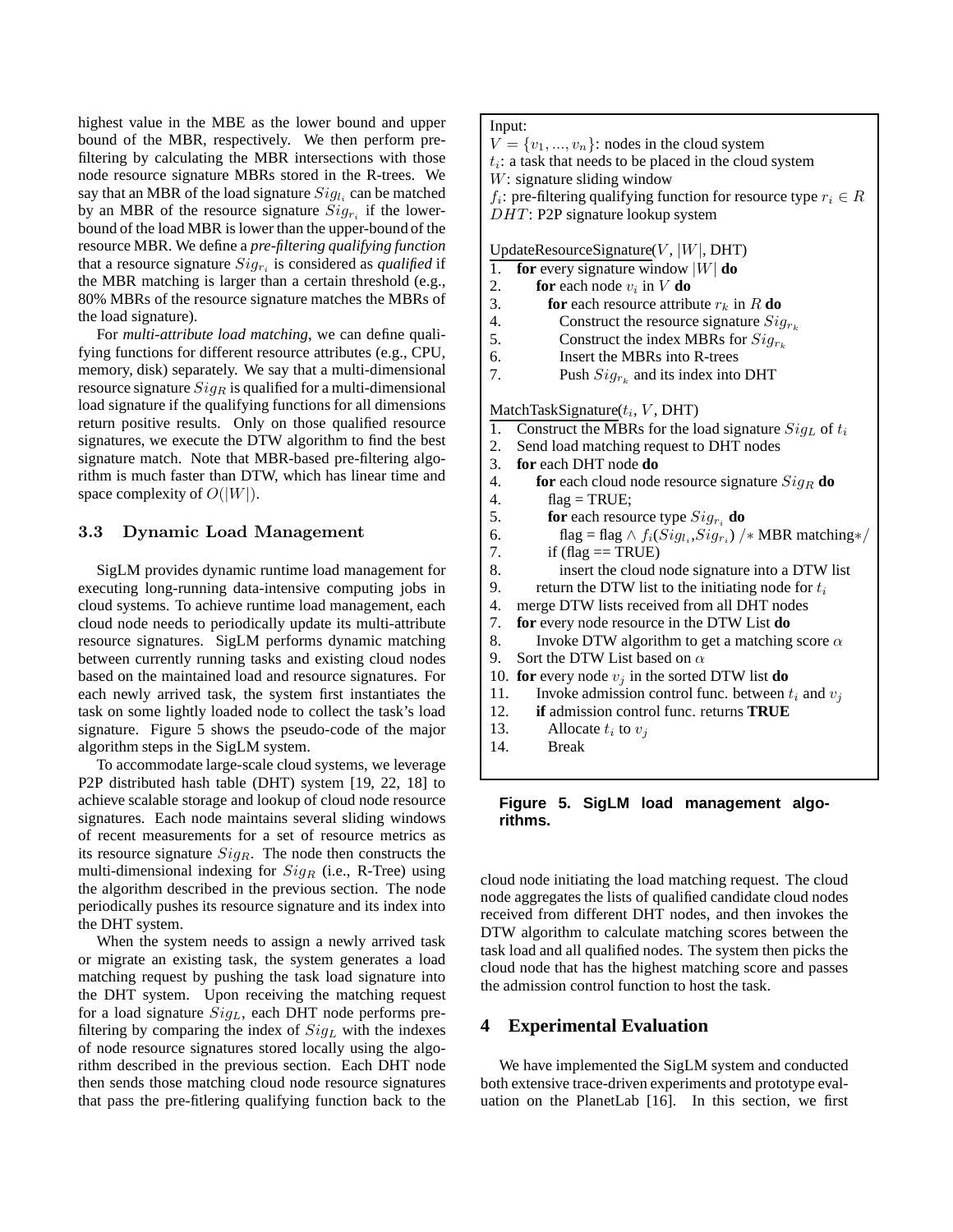describe our system implementation and experiment setup. We then present our experiment results.

#### 4.1 Experiment Setup

To perform extensive controlled experiments, we perform trace-driven experiments where SigLM node software is fully implemented but only task load and node resources are emulated. We have collected real application workload and node resources on the PlanetLab to drive the tracedriven experiments. Specifically, we collect a set of resource metrics (e.g., CPU, memory) to indicate the available resources on different PlanetLab nodes. We also collect application load metrics (e.g., CPU load, memory consumption) of those applications running on the PlanetLab nodes. In trace-driven experiments, we set the node resources and task load requirements based on the collected traces. We also conducted prototype evaluation of the SigLM on the PlanetLab by running computation-intensive applications on top of SigLM.

We use  $DTW$  and  $DTW + Indexing$  to denote the two variations of our approach. The DTW means that SigLM employs the DTW algorithm to perform exhaustive signature matching between each task and each node without any indexing assistance. The  $DTW + Indexing$  denotes the SigLM system with the MBR-based signature index. For comparison, we also implemented a set of common alternative load matching algorithms: 1) "Histogram" denotes a statistical matching algorithm. We construct histograms for each metric by counting the frequency of metric value falling into different value range (i.e., different bins). Given a load matching request, we calculate matching score between the resource histograms of different nodes and the request histogram by computing a weighted sum of the difference for every bin<sup>5</sup>. We choose the node that has the smallest positive matching score as the best-fit cloud node to execute the request task; 2) " $Mean$ " denotes conventional coarse-grained load matching algorithm that uses the metric average value as the resource/load signatures; and 3) "Random" denotes a random load matching algorithm that simply allocates a task to a randomly selected nodes. Note that for all algorithms, we periodically invoke the load matching algorithm for every signature window period. For example, if the signature has 100 measurement points and each point is sampled every 10 seconds, then we invoke the load matching algorithm between all running tasks and all system nodes every 1000 seconds. The arrival of application requests to the system follows poisson distribution with a mean-inter arrival time of ten seconds.

We evaluate different load management algorithms under two different usage scenarios. In the first set of experiments, we perform admission control for each load matching request. In our experiments, we consider resource





**Figure 9. Satisfaction rate under different system sizes.**

**Figure 10. Violation degree under different system sizes.**



signature values that are not within the 2% of the request signature as violation. If less than 35% of such violation were found, we say such a request can be admitted into the system. The number of requests satisfied is measured with this admission control. Note that those parameters can be configured and do not affect the relative merits of different algorithms, illustrated by Figure 8. In the second set of experiments, we do not perform admission control and instantiate all requests. We measure the *resource satisfaction probability*  $Pr_s$  (equation 2) and *resource violation degree* by comparing the required resources with available resources at a particular time t. The violation rate and violation degree are computed by considering the best possible resource signatures according to the algorithm. For all the experiments other than the one described in Table 2, the MBR size is fixed at five samples and signature window size as 500 samples. Each experiment run is repeated ten times and the mean of them is reported. In all experiments, we perform multi-attribute load matching considering both CPU and memory requirements. The criteria for evaluating multi-attribute load matching is described in Section 3.2.

#### 4.2 Results and Analysis

We conduct the first set of experiments to compare the performance of our algorithm with traditional load manage-

<sup>5</sup>We assign higher weights to the bins representing larger value range since the positive difference at larger value range weighs more than the positive difference at lower range value for resource satisfaction.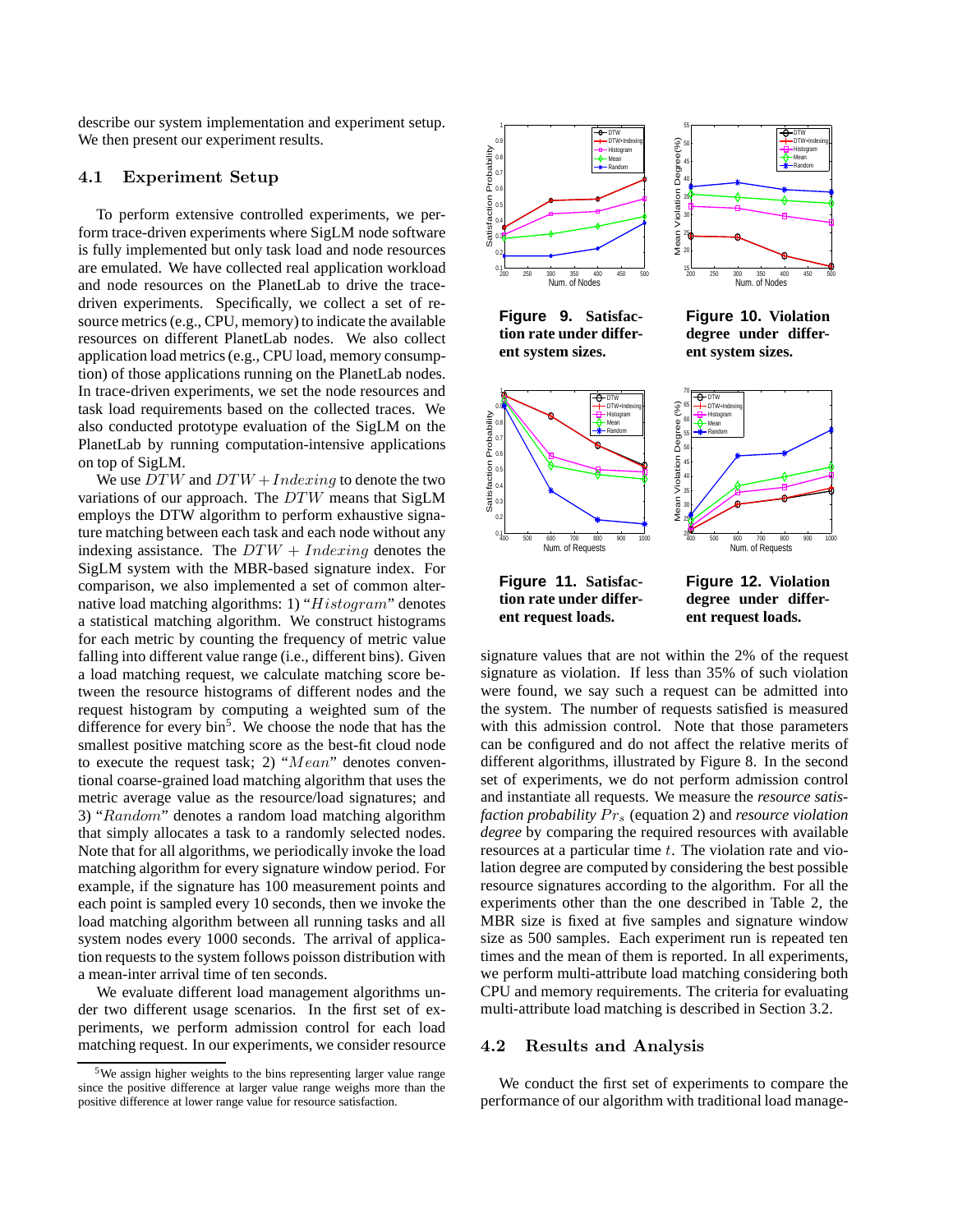

**Figure 6. Resource utilization under different system sizes.**



**Figure 7. Resource utilization under different request loads.**



**Figure 8. Resource utilization under different admission control threshold.**

ment schemes with admission control. We first fix the number of application requests at 1000 and gradually increase the number of nodes from 200 to 500. Figure 6 shows the number of satisfying requests that can be achieved by different algorithms. We observe that both DTW and DTW+Indexing can admit far more requests than previous algorithms. This shows that fine-grained load management scheme is effective for real application workloads. We also observe that the signature indexing did not affect the signature matching performance, which means the pre-filtering step only filters out unmatched signatures. Figure 7 shows the number of satisfying requests that can be achieved by different algorithms under various number of requests. The number of nodes is fixed at 300 and the number of requests is varied from 400 through 1000. Again, we observe that our algorithms can achieve much better resource utilization than traditional approaches. In this set of experiments, we observe that DTW with indexing achieves slightly worse performance than DTW due to the pre-filtering step.

We also conduct sensitivity study to show that the advantage of our approach is not affected by the admission control threshold. In the above experiments, we set the admission control threshold as 35%, that is a request can be admitted into the system if less than 35% of multi-attribute resource violation were found. Figure 8 shows the number of satisfying requests that can be achieved by different algorithms under different admission control threshold. Higher admission control threshold means higher violation rate is allowed by the applications. Thus, more applications will be admitted into the system. We observe that our algorithm consistently admits more requests than previous algorithms given the same set of cloud nodes.

We then repeat the same experiments but remove the admission control. Figure 9 shows the satisfaction probability  $Pr_s$  (equation 2) achieved by different algorithms under different system sizes. We still fix the number of requests at 1000 and measure the mean satisfaction probability among all 1000 requests. Different from previous set of experiments, we don't perform any admission control and match each request with the best node based on the time series or mean value matching algorithm. Note that such a matching is performed periodically every signature window  $|W|$  for each application task. We also observed that DTW and DTW + Indexing can achieve much satisfaction probability than the other alternatives. Figure 10 shows the resource violation degree measured in the same set of experiment. We also observe that DTW and DTW with indexing can achieve much lower violation degrees than other approaches. For example, for 500 nodes and 1000 requests, DTW has 15.472% violation degree compared to 27.5% for the Histogram algorithm and 33.17% for the Mean algorithm.

We then fix the number of nodes at 300 and increase the number of requests from 400 to 1000. Figure 11 shows the resource satisfaction probability  $Pr<sub>s</sub>$  compared under different request numbers. We observe that with increasing number of requests, the probability that a load request is satisfied by its host resources decreases. But the extent of decrease is the least for the DTW and DTW with indexing techniques as they always try to allocate a best-fit at a finer granularity. Figure 12 shows the resource violation degree collected in the same set of experiments. We observe that with increasing number of requests, the mean violation degree increases. But the extent of increase is the least for the DTW and DTW with indexing techniques for the same reasons discussed earlier.

We now evaluate the performance of our signature indexing algorithm. The length of MBR decides the filtering effect of the signature indexing. In Table 2, the filtering ratio is shown for different MBR sizes. We observe that with increasing MBR size, the filtering ratio reduces as the granularity level decreases. The reason is that with bigger MBR size, each rectangle covers more area in the time series and thus achieve less filtering power. However, bigger MBR size means fewer MBR comparisons in the pre-filtering step. Thus, we can adjust the MBR size to achieve a proper tradeoff between the filtering ratio and indexing overhead.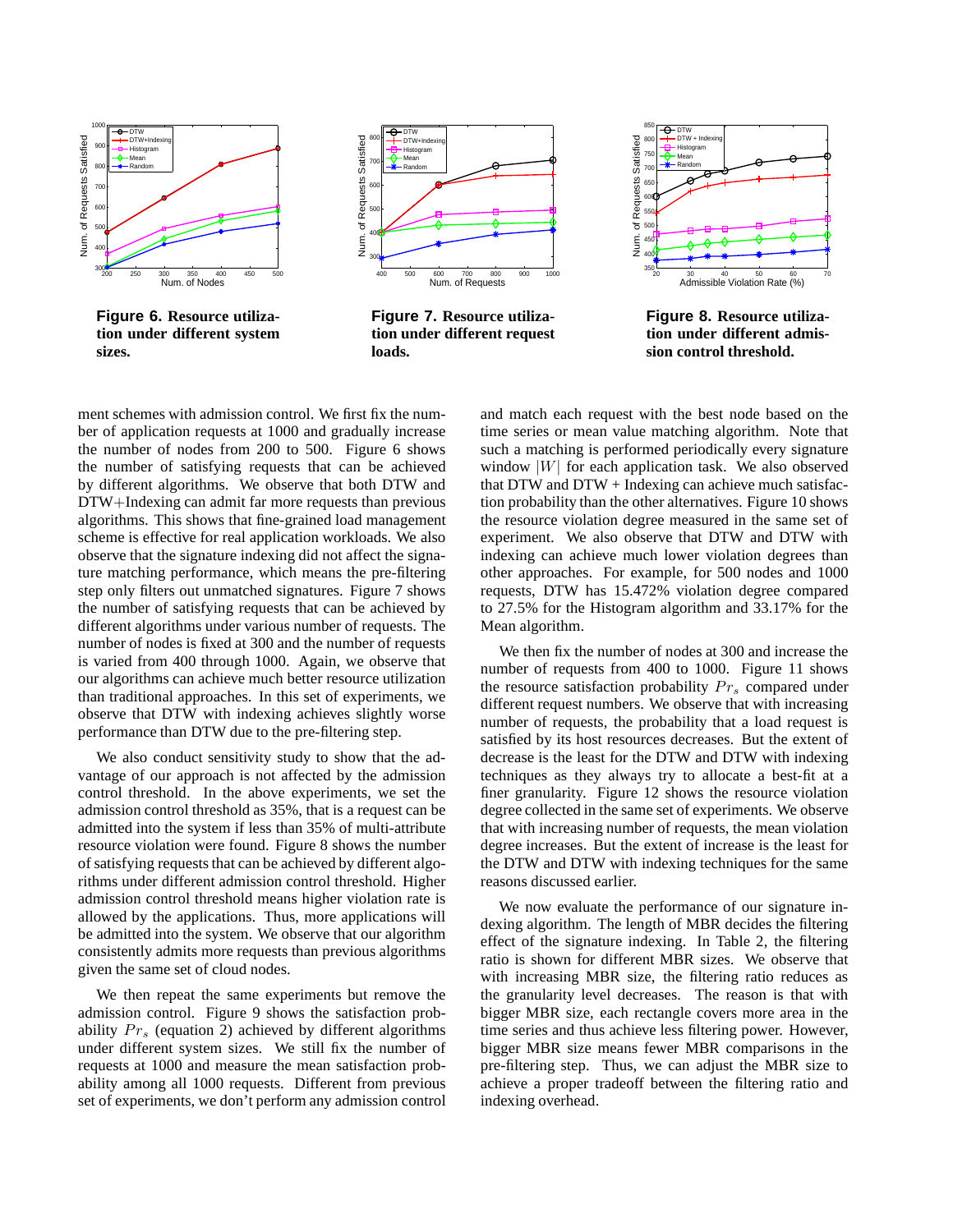

**Figure 13. Application execution time comparison on the Planetlab.**



As a proof-of-concept, we implemented a simple distributed sorting application on top of the SigLM system. We deploy the SigLM system on about 20 PlanetLab nodes and generate a sequence of sorting application requests. We generated application tasks by invoking the bubble sort executable on a set of numbers from 1 to  $n(n)$  generated at random for every task). We use different algorithms to map tasks to different PlanetLab nodes and measure the total completion time for all tasks, shown by Figure 13. We observe that SigLM can achieve lower execution time compared to other alternatives. We also measured the overhead of the SigLM system. Figure 14 shows the cumulative distribution function (CDF) of the processing time taken to match a resource signature with a load signature. Additionally, the time spent in indexing the load and resource signatures are also shown. It can be seen that, since indexing is a linear algorithm, most fraction of its time spent is within several milli-seconds. The DTW matching algorithm takes more time, which needs tens of milli-seconds. Figure 15 shows the time taken to process each request by matching the request load signature with the resource signatures of all the nodes in the system. We can see that indexing can significantly reduce the request processing time in our system. Our system also requires more storage to store those signatures. We need 15KB to store a two-attribute signature with a window size of 500 data points. We believe such a storage overhead is

| <b>MBR</b> size        | 5 samples | 20 samples | 100 samples |
|------------------------|-----------|------------|-------------|
| <b>Filtering ratio</b> | 68%       | 63%        | 52%         |

**Table 2. The impact of MBR size on index filtering ratio.**

very small compared to the storage capacity of modern computers. Moreover, we can leverage DHT to distribute the storage overhead among different distributed nodes.

### **5 Related Work**

Previous research work has proposed different distributed system resource discovery schemes. For example, Gangmatching [17] provides a multi-lateral matchmaking model that employs classified advertisement to describe entity and policy constraints and preferences. SWORD [4] is a wide-area resource discovery system that allows resource requirements to be defined as range of accepted values and stricter range of preferred values. SWORD supports multi-attribute resource discovery by converging multi-dimensional attributes into a single dimension using linear clustering. PIRD is a P2P-based intelligent resource discovery system that weaves multiple attributes into a set of indices using locality sensitive hashing, and then maps the indices to a structured P2P system. Different from the above work, SigLM supports dynamic signature-driven resource discovery and matchmaking, which can achieve better resource utilization in cloud computing systems.

Resource Bundles system [7] provides a histogrambased statistical resource discovery and allocation scheme, which employs clustering to achieve scalability. However, resource bundles system does not support multidimensional resource matching and histogram-based approach cannot achieve precise resource control expected by the cloud system. In contrast, SigLM supports time-series signature-based load management and employs R-trees to achieve scalable signature-driven resource matchmaking.

Recent studies have shown that recognizing system patterns is a promising approach to automatic system management [8, 6, 21]. Our work is similar to the above by adopting a signature pattern driven approach. However, to the best of our knowledge, our work makes the first attempt to achieve scalable signature-driven fine-grained load management in the context of cloud computing.

### **6 Conclusion**

In this paper, we have presented SigLM, a new signaturedriven load management system for large-scale cloud computing infrastructures. Different from traditional coarsegrained approaches, SigLM can capture detailed patterns of dynamic system resources and application workloads using fine-grained, dynamically updated, time series signatures.